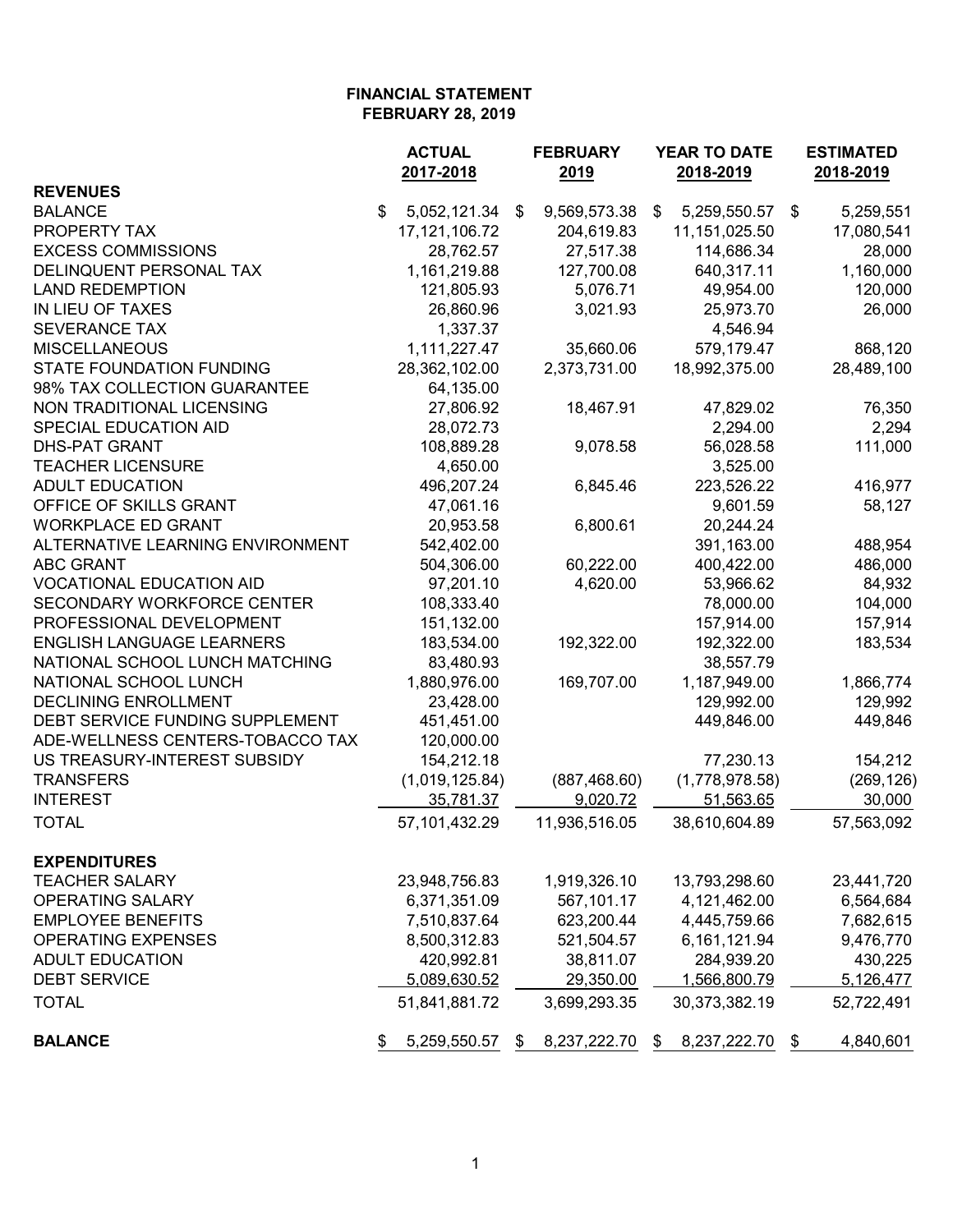|                                                                     | <b>ACTUAL</b><br>2017-2018<br><b>BUILDING FUND</b> | <b>FEBRUARY</b><br>2019 | <b>YEAR TO DATE</b><br>2018-2019                   | <b>ESTIMATED</b><br>2018-2019 |
|---------------------------------------------------------------------|----------------------------------------------------|-------------------------|----------------------------------------------------|-------------------------------|
| <b>REVENUES</b>                                                     |                                                    |                         |                                                    |                               |
| <b>BALANCE</b>                                                      | 13,406,862.49 \$<br>S.                             |                         | 8,072,587.10 \$ 11,493,672.12 \$                   | 11,493,672                    |
| <b>GOOD FAITH DEPOSIT</b><br><b>ACADEMIC FACILITIES PARTNERSHIP</b> |                                                    |                         | 833,114.02                                         | 3,000,000                     |
| <b>DEBT SAVINGS TRANSFER</b>                                        |                                                    |                         |                                                    |                               |
| NET REMAINING REFUNDING BONDS                                       |                                                    |                         |                                                    |                               |
| <b>INTEREST</b>                                                     | 34,840.44                                          | 8,937.77                | 58,584.23                                          | 25,000                        |
| REFUND PRIOR YEAR EXPENDITURES                                      | 300.83                                             |                         |                                                    |                               |
| TRANSFER-OPERATING                                                  | 750,000.00                                         | 750,000.00              | 1,500,000.00                                       |                               |
| <b>TRANSFERS-TURF</b>                                               | 27,250.00                                          |                         | 22,500.00                                          | 30,000                        |
| <b>TOTAL</b>                                                        | 14,219,253.76                                      | 8,831,524.87            | 13,907,870.37                                      | 14,548,672                    |
| <b>EXPENDITURES</b>                                                 |                                                    |                         |                                                    |                               |
| <b>LAND</b>                                                         | 617,723.11                                         |                         | 992,078.39                                         |                               |
| <b>PURCHASED SERVICES</b>                                           | 714,906.99                                         | 27,034.60               | 554,176.06                                         | 218,000                       |
| <b>EQUIPMENT &amp; FURNITURE</b>                                    | 53,470.06                                          | 2,724.62                | 62,826.56                                          | 192,800                       |
| <b>BUILDINGS-REMODELING</b>                                         |                                                    |                         |                                                    |                               |
| <b>BUILDINGS-NEW &amp; ADDITIONS</b>                                |                                                    | 650,486.85              | 3,452,299.95                                       | 6,950,000                     |
| <b>RENTAL-EQUIPMENT &amp; VEHICLES</b>                              | 17,342.96                                          |                         |                                                    |                               |
| <b>FEES</b><br><b>SUPPLIES</b>                                      | 390.00                                             |                         |                                                    |                               |
| <b>IMPROVEMENTS</b>                                                 | 14,884.99<br>1,306,863.53                          | 9,172.78<br>110,865.00  | 31,768.05<br>783,480.34                            | 150,000<br>445,000            |
| <b>TOTAL</b>                                                        | 2,725,581.64                                       | 800,283.85              | 5,876,629.35                                       | 7,955,800                     |
|                                                                     |                                                    |                         |                                                    |                               |
| <b>BALANCE</b>                                                      | 11,493,672.12                                      | 8,031,241.02            | 8,031,241.02                                       | 6,592,872.00                  |
|                                                                     |                                                    |                         |                                                    |                               |
| <b>BALANCE</b>                                                      | 2,307,240.00                                       | 2,836,274.46            | 2,660,530.00                                       | 2,660,530.00                  |
| <b>INTEREST</b>                                                     | 44,164.16                                          | 50,031.40               | 84,265.88                                          | 44,164.00                     |
| TRANSFERS                                                           | 309,125.84                                         | 137,468.60              | 278,978.58                                         | 309,126                       |
| <b>SINKING FUND PAYMENTS</b>                                        |                                                    |                         |                                                    |                               |
| <b>BALANCE</b>                                                      | 2,660,530.00                                       | 3,023,774.46            | 3,023,774.46                                       | 3,013,820                     |
| <b>TOTAL BUILDING FUND</b>                                          |                                                    |                         | \$ 14,154,202.12 \$ 11,055,015.48 \$ 11,055,015.48 | 9,606,692<br>\$               |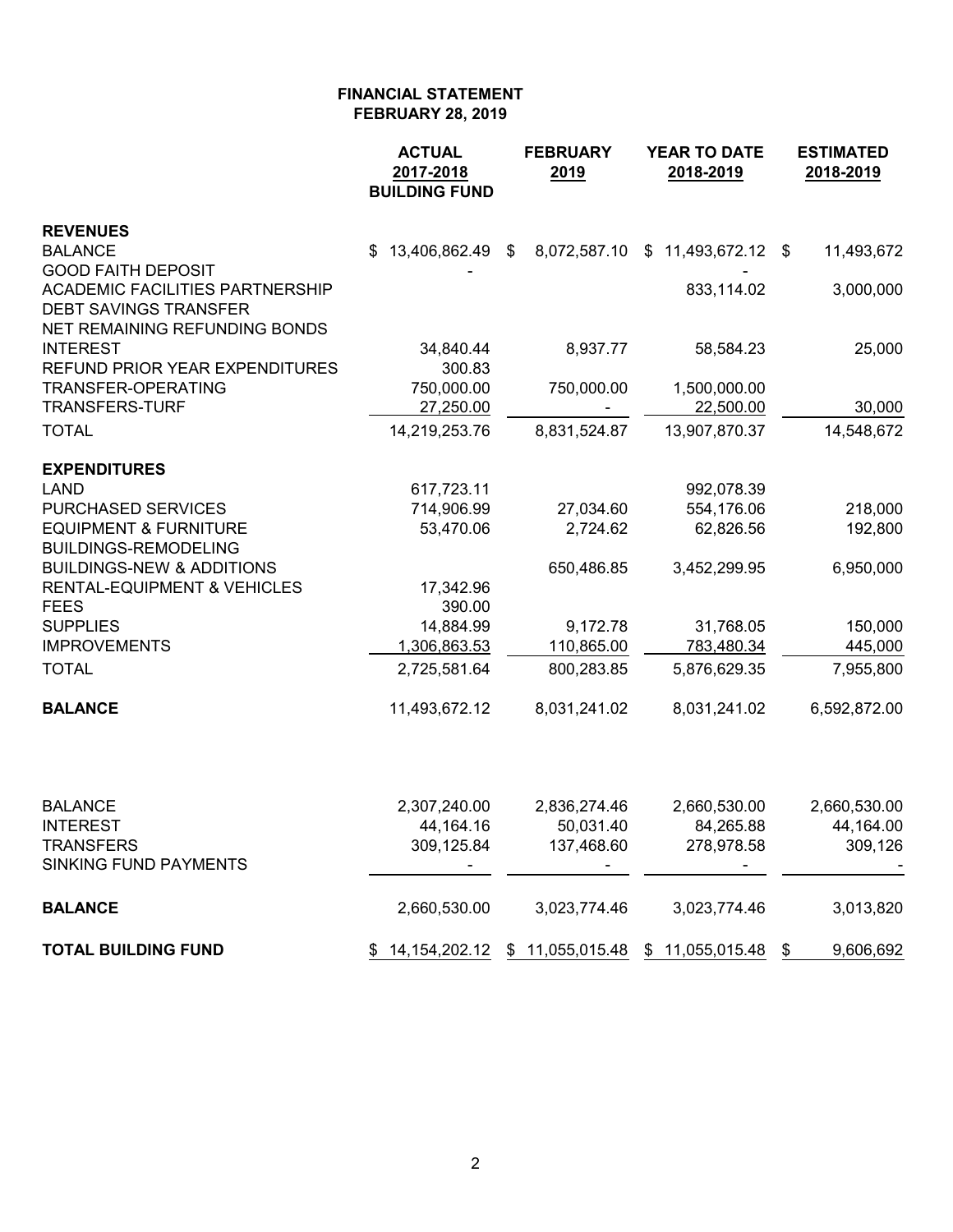## **ACTUAL FEBRUARY YEAR TO DATE 2017-2018 2019 2018-2019**

#### **BUILDING FUND-ADULT EDUCATION**

| <b>BALANCE</b>                       | \$<br>7,161.00     | S | 4,989.10    | \$<br>4,989.10 |
|--------------------------------------|--------------------|---|-------------|----------------|
| <b>TOTAL</b>                         | 4,659.41           |   |             | 2,171.90       |
| <b>EQUIPMENT</b>                     |                    |   |             | 1,682.36       |
| <b>SUPPLIES</b>                      | 4,509.41           |   |             | 489.54         |
| <b>BUILDINGS-NEW &amp; ADDITIONS</b> |                    |   |             |                |
| <b>LAND &amp; IMPROVEMENTS</b>       |                    |   |             |                |
| <b>PURCHASED SERVICES</b>            | 150.00             |   |             |                |
| ARCHITECT & ENGINEERS                |                    |   |             |                |
| <b>EXPENDITURES</b>                  |                    |   |             |                |
| <b>TOTAL</b>                         | 11,820.41          |   | 4,989.10    | 7,161.00       |
| REFUND PRIOR YEAR EXPENDITURE        |                    |   |             |                |
| <b>GENERAL IMPROVEMENT PAYMENT</b>   |                    |   |             |                |
| <b>REVENUES</b><br><b>BALANCE</b>    | \$<br>11,820.41 \$ |   | 4,989.10 \$ | 7,161.00       |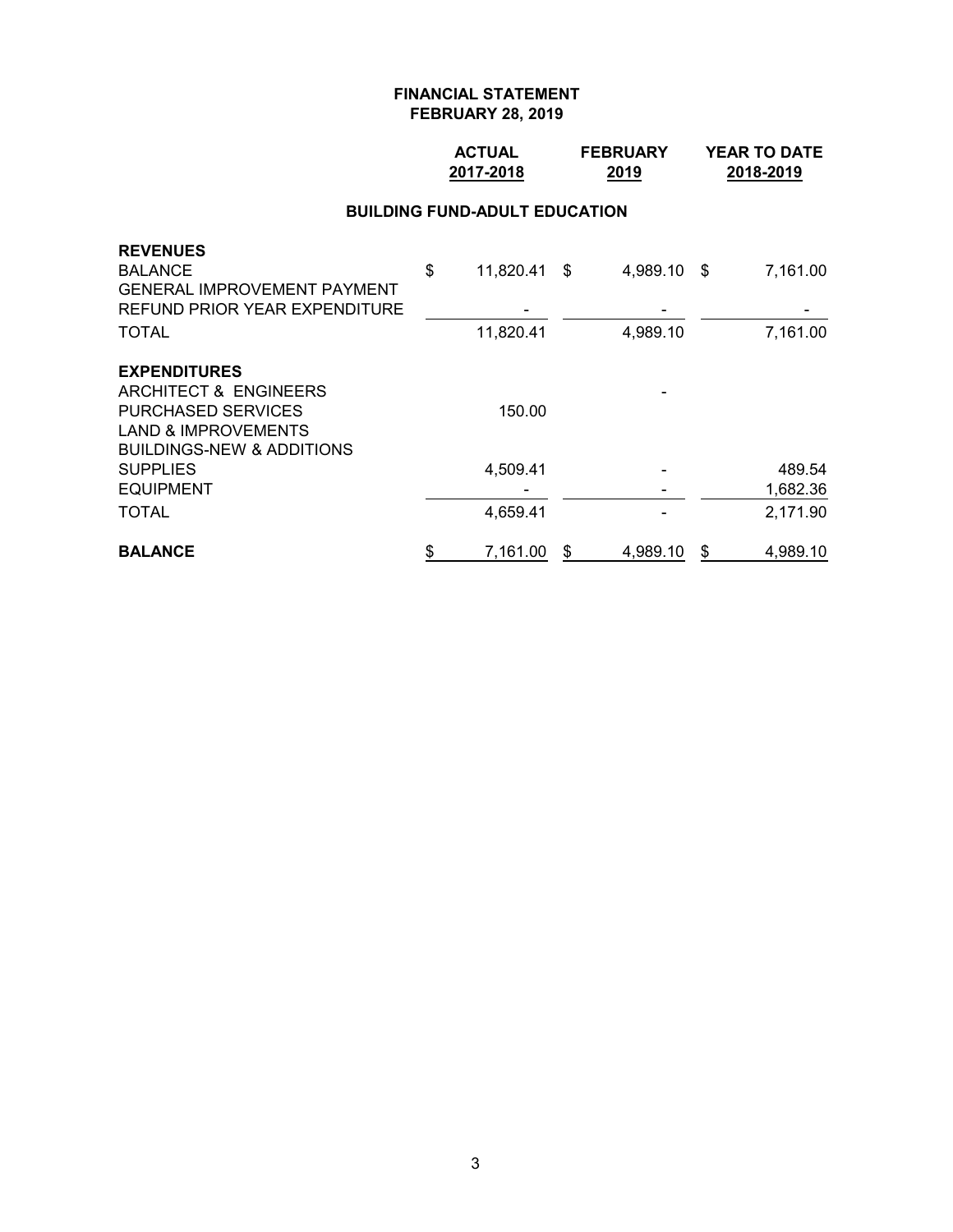|                              |                           | <b>ACTUAL</b><br>2017-2018 |                           | <b>FEBRUARY</b><br>2019 | YEAR TO DATE<br>2018-2019 |              |    | <b>ESTIMATED</b><br>2018-2019 |
|------------------------------|---------------------------|----------------------------|---------------------------|-------------------------|---------------------------|--------------|----|-------------------------------|
|                              |                           | <b>FEDERAL PROGRAMS</b>    |                           |                         |                           |              |    |                               |
| <b>REVENUES</b>              |                           |                            |                           |                         |                           |              |    |                               |
| <b>BALANCE</b>               | $\boldsymbol{\mathsf{s}}$ | 78,420.01                  | $\boldsymbol{\mathsf{s}}$ | $(20, 487.26)$ \$       |                           | 212,872.68   | \$ | 212,873                       |
| TITLE I, ESEA                |                           | 1,593,416.19               |                           | 74,459.40               |                           | 1,046,401.55 |    | 1,569,142                     |
| ARKANSAS MEDICAID PROGRAM    |                           | 86,363.76                  |                           | 24,363.60               |                           | 36,326.62    |    | 11,842                        |
| TITLE VI-B, ESEA             |                           | 1,233,105.04               |                           | 89,061.90               |                           | 673,511.26   |    | 1,293,164                     |
| EARLY CHILDHOOD HANDICAPPED  |                           | 8,435.82                   |                           |                         |                           |              |    |                               |
| <b>ARMAC</b>                 |                           | 142,662.81                 |                           |                         |                           | 124,471.47   |    | 57,657                        |
| CHAPTER 1, MIGRANT           |                           | 155,623.77                 |                           | 11,791.36               |                           | 69,817.01    |    | 167,410                       |
| <b>TITLE IIA</b>             |                           | 201,915.27                 |                           |                         |                           |              |    | 212,694                       |
| <b>TITLE III</b>             |                           | 42,881.94                  |                           | 703.84                  |                           | 42,616.83    |    | 86,192                        |
| TITLE IV                     |                           | 34,648.17                  |                           | 26,685.67               |                           | 56,921.11    |    | 105,288                       |
| ROTC REIMBURSEMENT           |                           | 52,150.86                  |                           | 1,965.80                |                           | 4,906.67     |    | 41,948                        |
| DHS-CHILD CARE & DEVELOPMENT |                           |                            |                           |                         |                           |              |    |                               |
| <b>ADULT ED</b>              |                           | 106,193.63                 |                           | 5,208.44                |                           | 48,066.79    |    | 106,194                       |
| <b>TOTAL</b>                 |                           | 3,735,817.27               |                           | 213,752.75              |                           | 2,315,911.99 |    | 3,864,403                     |
| <b>EXPENDITURES</b>          |                           |                            |                           |                         |                           |              |    |                               |
| <b>TITLE I</b>               |                           | 1,717,276.52               |                           | 97,260.17               |                           | 1,221,979.49 |    | 1,894,539                     |
| ARKANSAS MEDICAID PROGRAM    |                           | 56,530.25                  |                           | 7,190.43                |                           | 42,397.39    |    | 80,000                        |
| <b>ARMAC</b>                 |                           | 151,106.72                 |                           |                         |                           | 42,772.35    |    | 89,000                        |
| TITLE VI-B PASSTHRU          |                           | 1,233,105.04               |                           | 105,754.34              |                           | 774,599.23   |    | 1,293,164                     |
| EARLY CHILDHOOD HANDICAPPD   |                           | 8,435.82                   |                           |                         |                           |              |    |                               |
| <b>CHAPTER 1, MIGRANT</b>    |                           | 155,623.77                 |                           | 11,638.76               |                           | 81,455.77    |    | 167,410                       |
| <b>TITLE IIA</b>             |                           |                            |                           |                         |                           |              |    |                               |
| <b>ROTC</b>                  |                           | 52,150.86                  |                           | 2,645.27                |                           | 15,875.27    |    | 41,948                        |
| <b>ADULT EDUCATION</b>       |                           | 95,796.73                  |                           | 5,473.72                |                           | 53,540.51    |    | 106,194                       |
| <b>TITLE III</b>             |                           | 42,214.12                  |                           | 6,215.98                |                           | 48,796.79    |    | 86,859                        |
| TITLE IV                     |                           |                            |                           | (20, 298.94)            |                           | 36,622.17    |    | 105,288                       |
| DHS-CHILD CARE & DEVELOPMENT |                           | 307.86                     |                           |                         |                           |              |    |                               |
| <b>VOCATIONAL EDUCATION</b>  |                           | 10,396.90                  |                           |                         |                           |              |    |                               |
| <b>TOTAL</b>                 |                           | 3,522,944.59               |                           | 215,879.73              |                           | 2,318,038.97 |    | 3,864,403                     |
| <b>BALANCE</b>               | \$                        | 212,872.68                 | \$                        | (2, 126.98)             | \$                        | (2, 126.98)  | \$ |                               |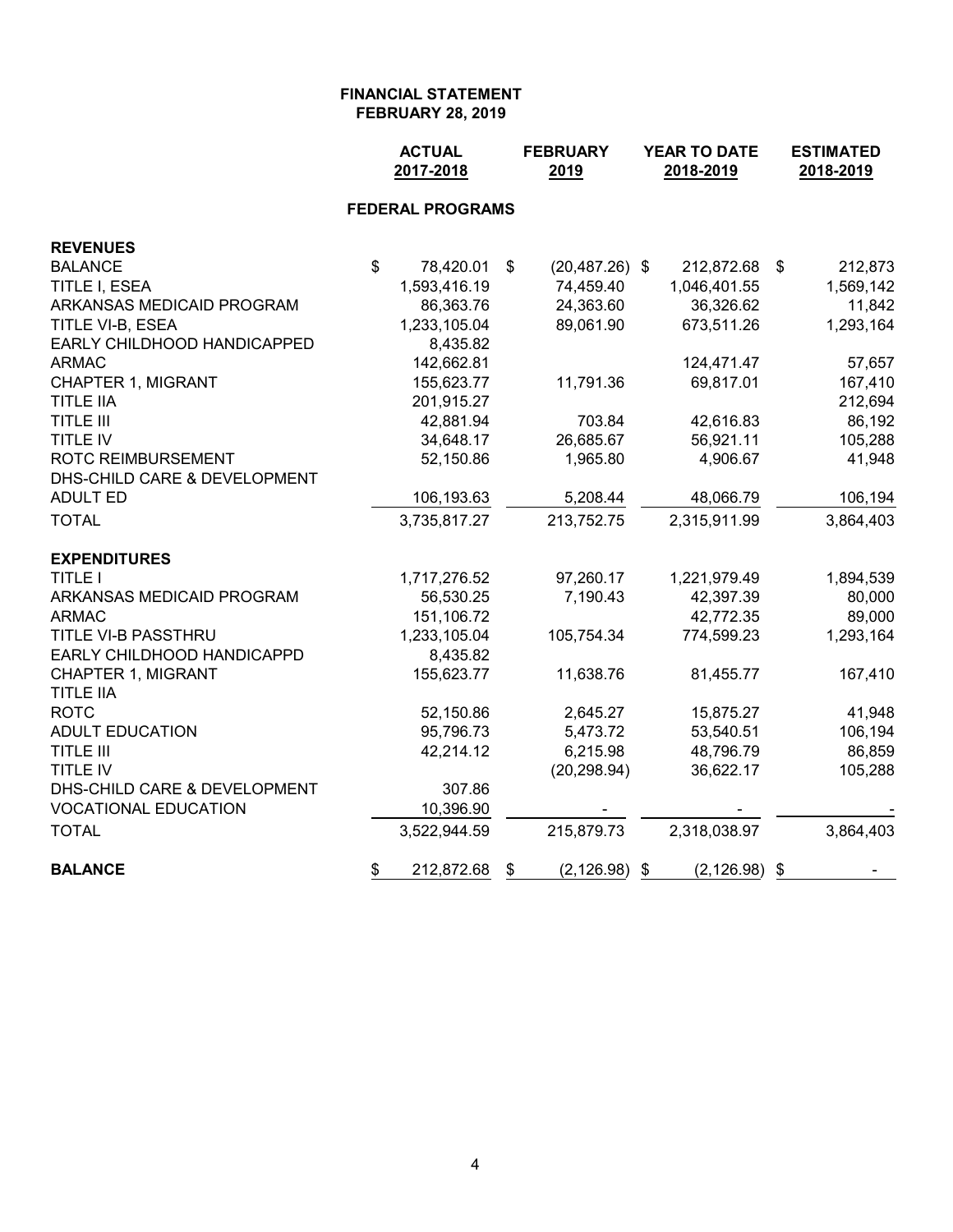|                                    |    | <b>ACTUAL</b><br><b>FEBRUARY</b><br>2017-2018<br>2019 |     | YEAR TO DATE<br>2018-2019 |    |                 | <b>ESTIMATED</b><br>2018-2019 |                 |
|------------------------------------|----|-------------------------------------------------------|-----|---------------------------|----|-----------------|-------------------------------|-----------------|
|                                    |    | <b>SCHOOL LUNCH PROGRAM</b>                           |     |                           |    |                 |                               |                 |
| <b>REVENUES</b>                    |    |                                                       |     |                           |    |                 |                               |                 |
| <b>BALANCE</b>                     | \$ | 777,249.11                                            | -\$ | 867,707.37                | \$ | 840,932.29 \$   |                               | 840,932         |
| <b>LUNCH &amp; BREAKFAST SALES</b> |    | 375,828.57                                            |     | 34,541.61                 |    | 220,626.59      |                               | 277,000         |
| <b>REIMBURSEMENT</b>               |    | 2,260,981.21                                          |     | 191,556.93                |    | 1,159,399.20    |                               | 2,279,713       |
| <b>LOANS RECEIVED (REPAID)</b>     |    |                                                       |     |                           |    |                 |                               |                 |
| <b>OTHER INCOME</b>                |    | 130,474.46                                            |     | 3,722.50                  |    | 56,093.28       |                               | <u>156,185</u>  |
| <b>TOTAL</b>                       |    | 3,544,533.35                                          |     | 1,097,528.41              |    | 2,277,051.36    |                               | 3,553,830       |
| <b>EXPENDITURES</b>                |    |                                                       |     |                           |    |                 |                               |                 |
| <b>SALARIES</b>                    |    | 1,171,102.87                                          |     | 98,614.12                 |    | 713,114.36      |                               | 1,247,712       |
| <b>BENEFITS</b>                    |    | 327,082.83                                            |     | 29,010.34                 |    | 203,552.13      |                               | 352,685         |
| <b>FOOD PURCHASES</b>              |    | 905,841.49                                            |     | 85,948.17                 |    | 419,210.89      |                               | 775,563         |
| <b>OTHER EXPENSES</b>              |    | 299,573.87                                            |     | 7,694.69                  |    | 64,912.89       |                               | 261,918         |
| <b>TOTAL</b>                       |    | 2,703,601.06                                          |     | 221,267.32                |    | 1,400,790.27    |                               | 2,637,878       |
| <b>BALANCE</b>                     | \$ | 840,932.29                                            | \$  | 876,261.09                | \$ | 876,261.09      |                               | 915,952         |
| <b>TOTAL BALANCES</b>              |    | \$20,474,718.66                                       |     | \$20,171,361.39           |    | \$20,171,361.39 |                               | \$12,356,586.00 |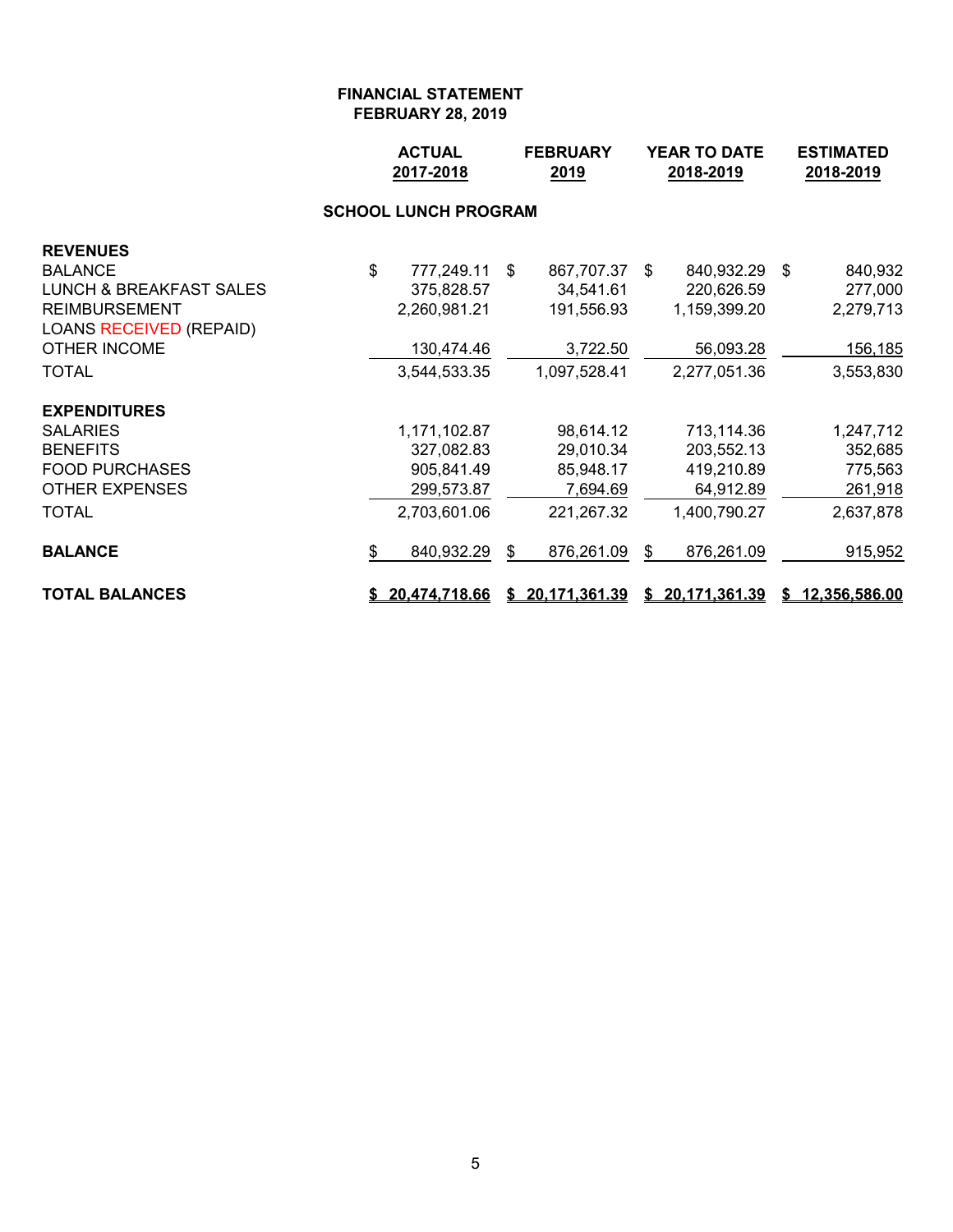| <b>ACTUAL</b> | <b>FEBRUARY</b> | <b>YEAR TO DATE</b> |
|---------------|-----------------|---------------------|
| 2017-2018     | 2019            | 2018-2019           |

# **SCHOOL ACTIVITY ACCOUNTS**

| <b>REVENUES</b>                 |                         |    |            |    |              |
|---------------------------------|-------------------------|----|------------|----|--------------|
| <b>BALANCE</b>                  | \$<br>590,225.22        | \$ | 649,270.89 | -S | 624,151.40   |
| <b>ADMISSIONS</b>               | 187,561.96              |    | 17,689.00  |    | 143,990.98   |
| <b>SCHOOL SPONSORED SALES</b>   | 143,488.87              |    | 14,778.15  |    | 89,157.68    |
| STUDENT SPONSORED SALES         | 189,497.25              |    | 24,078.23  |    | 162,247.15   |
| OTHER STUDENT ACTIVITIES        | 216,247.03              |    | 6,204.08   |    | 69,999.94    |
| OTHER COMMUNITY SERVICES        | 18,108.66               |    | 607.25     |    | 17,039.00    |
| PRIVATE CONTRIBUTIONS           | 186,865.18              |    | 5,793.42   |    | 119,303.93   |
| <b>MISCELLANEOUS</b>            | 52,146.27               |    | 4,019.49   |    | 15,772.15    |
| TOTAL                           | 1,584,140.44            |    | 722,440.51 |    | 1,241,662.23 |
| <b>EXPENDITURES</b>             |                         |    |            |    |              |
| <b>PURCHASES SERVICES</b>       | 285,045.92              |    | 28,192.80  |    | 164,750.71   |
| <b>SUPPLIES &amp; MATERIALS</b> | 537,819.04              |    | 40,605.88  |    | 380,297.04   |
| <b>FIXED ASSETS</b>             | 58,252.85               |    | 2,676.91   |    | 17,073.01    |
| <b>DUES &amp; FEES</b>          | 78,871.23               |    | 4,554.54   |    | 33,131.09    |
|                                 | 959,989.04              |    | 76,030.13  |    | 595,251.85   |
| <b>BALANCE</b>                  | \$<br><u>624,151.40</u> | S  | 646,410.38 | S  | 646,410.38   |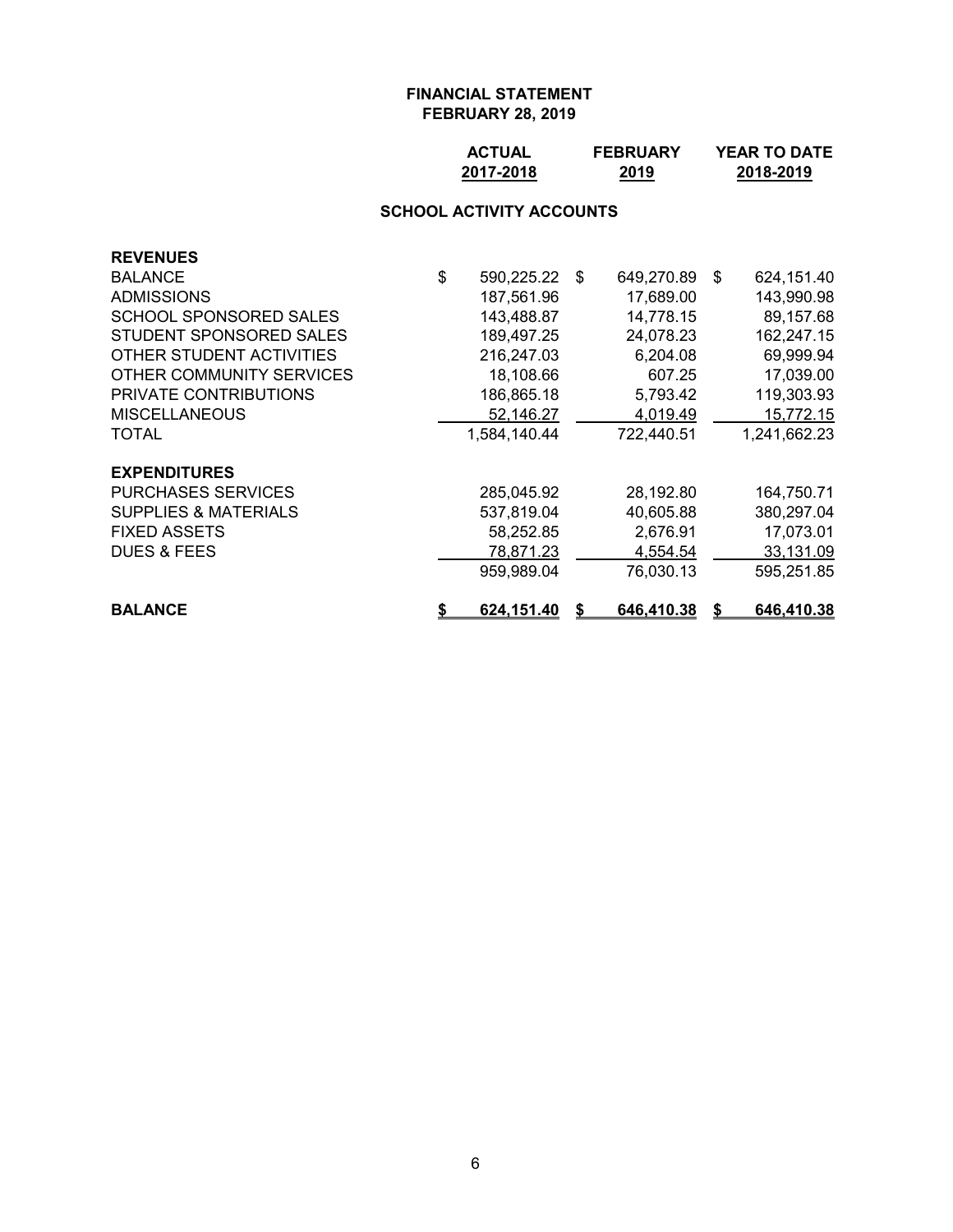#### **CITIZENS BANK ACCOUNT BALANCES FEBRUARY 28, 2019**

CHECKING ACCOUNT #0376886401 **\$ 8,190,913.48** 

### **SCHEDULE OF INVESTMENTS FEBRUARY 28, 2019**

| PURCHASED CERTIFICATE OF DEPOSIT 12/01/2017<br>IN THE AMOUNT OF \$1,884,528.99 AT A RATE OF 1.30%<br>MATURING 12/01/2019 | S. | 1,888,692.74 |
|--------------------------------------------------------------------------------------------------------------------------|----|--------------|
| PURCHASED CERTIFICATE OF DEPOSIT 12/04/2018<br>IN THE AMOUNT OF \$8,086,076.21 AT A RATE OF 1.31%                        |    |              |
| MATURING 2/04/2019                                                                                                       |    | 8,103,941.89 |
|                                                                                                                          |    | 9,992,634.63 |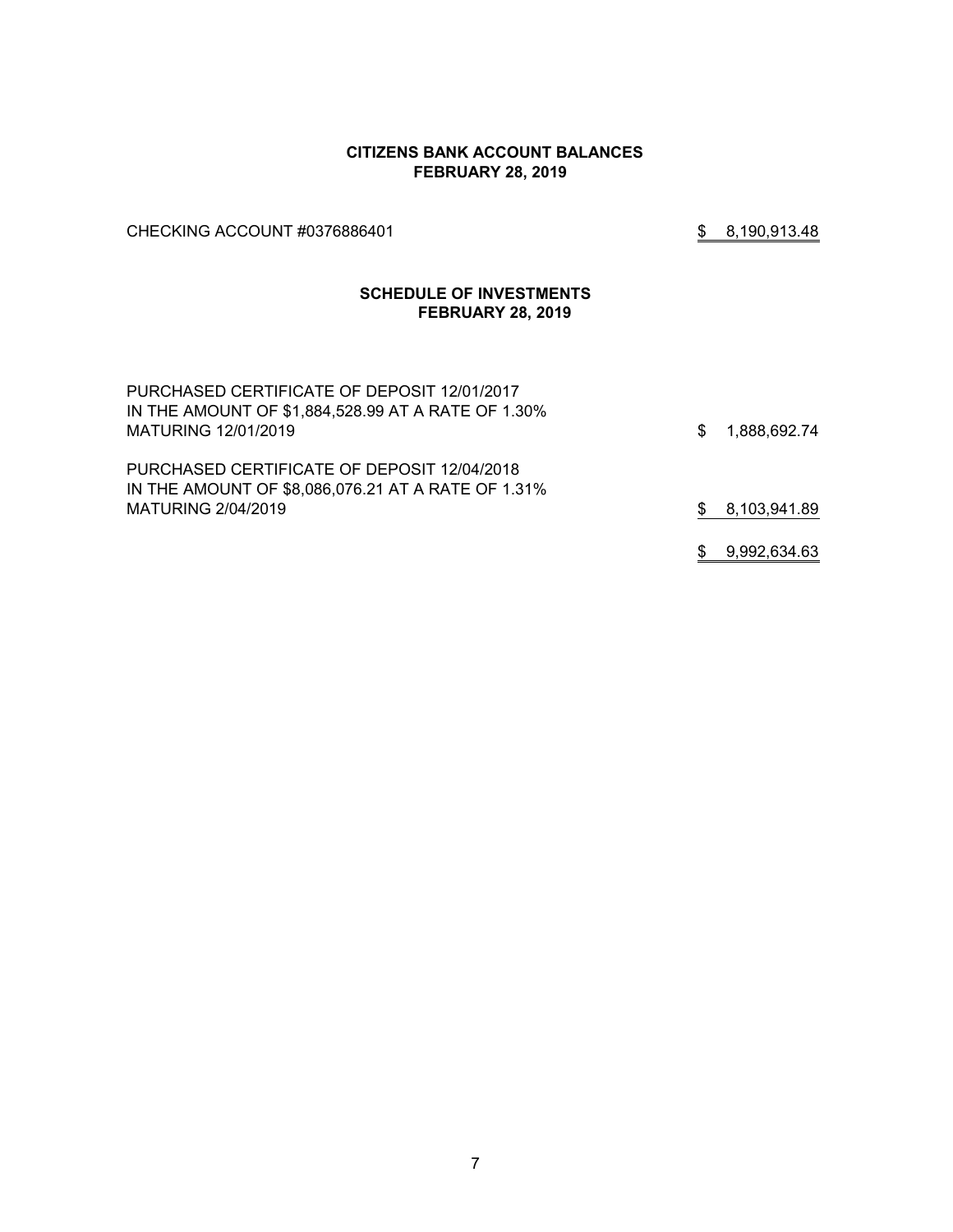# **MISCELLANEOUS INCOME ACCOUNT ANALYSIS FEBRUARY 2019**

| <b>OPERATING FUNDS</b>                    | <b>FEBRUARY</b> | <b>YEAR TO DATE</b> |
|-------------------------------------------|-----------------|---------------------|
| <b>G/T ADVANCED PLACEMENT</b>             |                 | 9,950.00            |
| <b>ISEP GRANT</b>                         |                 |                     |
| <b>RISE ACADEMY</b>                       |                 |                     |
| PRIVATE DONATIONS                         | 250.00          | 250.00              |
| PRESCHOOL AFTER HOURS CARE                |                 |                     |
| EARLY CARE & EDUCATION GRANT              |                 | 1,979.56            |
| AR SCHOOL RECOGNITION                     |                 | 74,377.26           |
| GENERAL IMPROVEMENT FUND GRANT-ADULT ED   |                 |                     |
| NEW CTE PROGRAM START UP GRANTS           |                 | 9,350.00            |
| FACILITIES & TRANSPORTATION REIMBURSEMENT | 3,248.84        | 15,440.76           |
| PERCENTAGE THEATER ADMISSIONS             |                 | 212.34              |
| <b>MASCOT ROYALTIES</b>                   | 56.85           | 56.85               |
| <b>HALL OF HONOR</b>                      |                 | 960.00              |
| <b>REIMBURSEMENT FEES</b>                 |                 |                     |
| PRIOR YEAR LUNCH CHARGES                  |                 |                     |
| <b>GAME &amp; FISH GRANT</b>              | 1,089.41        | 1,089.41            |
| <b>REFUND PRIOR YEAR EXPENSES</b>         |                 | 21,281.79           |
| CAREER NEW PROGRAM START UP               |                 |                     |
| EMPLOYEE JURY/SUBPOENA FEES               | 30.00           | 410.00              |
| <b>HANNA OIL-GAS &amp; ROYALTY</b>        |                 |                     |
| STEPHENS PRODUCTION-GAS ROYALTIES         |                 |                     |
| WAELDER OIL & GAS-GAS ROYALTIES           |                 | 15.28               |
| <b>XTO ENERGY-GAS ROYALTY</b>             | 571.74          | 2,788.51            |
| SALE OF FIXED ASSETS & SUPPLIES           | 16,030.17       | 26,976.18           |
| <b>REBATE</b>                             | 184.27          | 184.27              |
| ATU-REIMBURSEMENT CONCURRENT CREDIT       |                 | 382,221.00          |
| <b>JATC-FEES</b>                          |                 |                     |
| PAYROLL REIMBURSEMENT-TRANSFER            | 13,843.78       | 21,620.41           |
| FEDERAL FLOOD CONTROL                     |                 | 85.97               |
| FEDERAL MINERAL LEASE                     |                 | 5.87                |
| PROPERTY DAMAGES REIMBURSEMENTS           | 35.00           | 328.58              |
| <b>ETS HONORARIUM</b>                     | 320.00          | 1,100.00            |
| <b>USAC E-RATE</b>                        |                 | 2,155.43            |
| <b>BLUEBIRD WNC445 SPECTRUM LEASE</b>     |                 |                     |
| <b>PHOTOGRAPHY</b>                        |                 | 6,340.00            |
| <b>TOTAL</b>                              | \$<br>35,660.06 | 579,179.47<br>\$    |
|                                           |                 |                     |